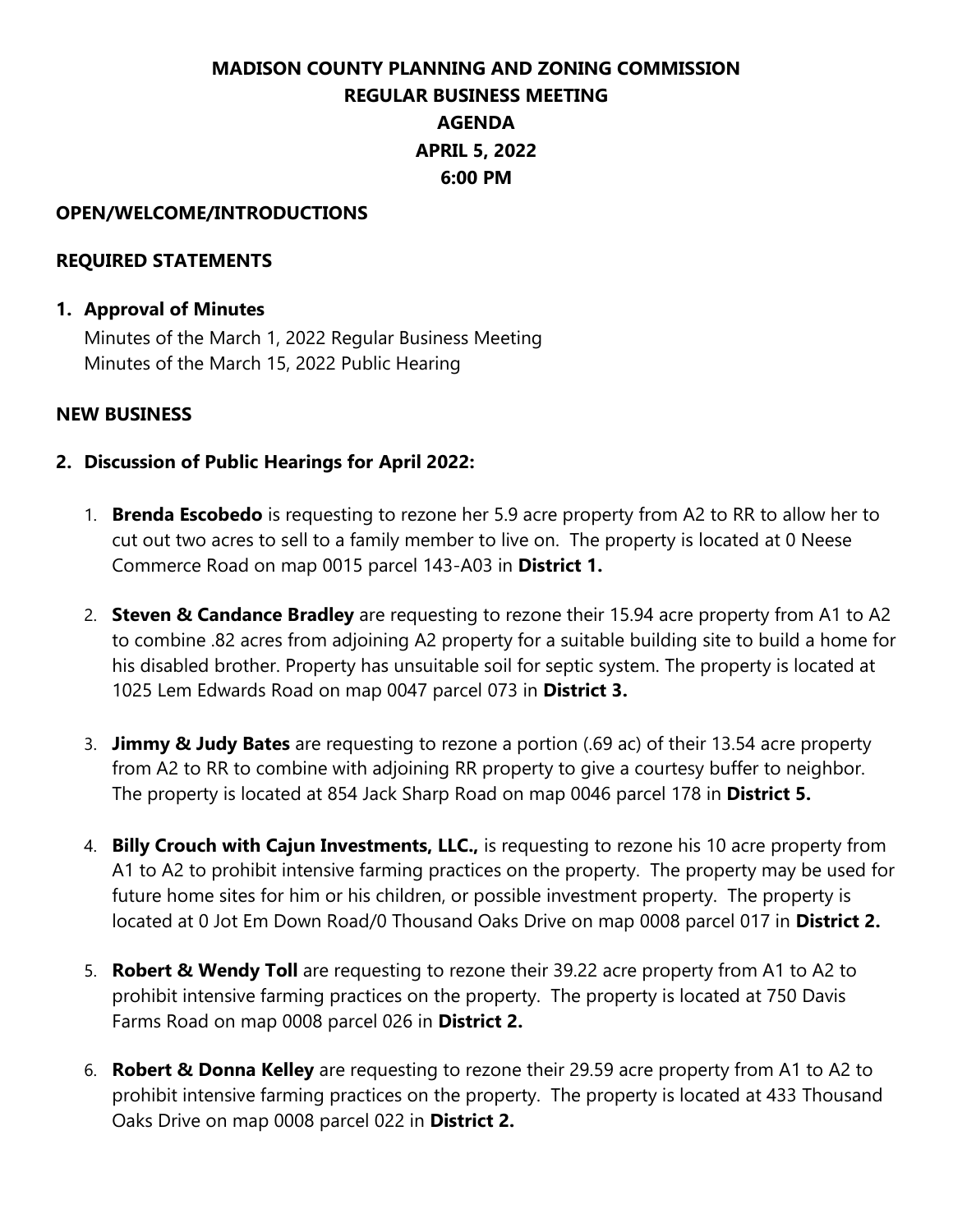- 7. **Randy & Cindy Pethel** are requesting to rezone their 21.17 acre property from A1 to A2 to prohibit intensive farming practices on the property. The property is located at 545 Thousand Oaks Drive on map 0008 parcel 023 in **District 2.**
- 8. **David Robbins** is requesting to rezone his 10.53 acre property from A1 to A2 to prohibit intensive farming practices on the property. The property is located at 176 Thousand Oaks Drive on map 0008 parcel 020 in **District 2.**
- 9. **Billy Norris** is requesting to rezone his three contiguous tracts of land from A1 to A2 to prohibit intensive farming practices on the properties. The properties are located at 0 Davis Farms Road on map 21 parcels 134 (10.13 ac), 135 (33.02 ac), and 136 (29.68 ac) in **District 2**  (Note: There is a fourth contiguous tract located above these and he and his wife, Priscilla Norris, own all four parcels together. However, the fourth tract is listed in Priscilla's name and a separate rezone application has been submitted for it as well and is for the same purpose.)
- 10. **Priscilla B. Norris** is requesting to rezone her 20.45 acre property from A1 to A2 to prohibit intensive farming practices on the property. The property is located at 470 Dunneden Drive on map 0020 parcel 001 D in **District 2.** (Note: This is the fourth contiguous parcel of the four owned by Mrs. Norris and her husband, Billy Norris. Mr. Norris has submitted a rezone application for three of the parcels they own together (134, 135, & 136). Mrs. Norris had to submit this separate request because the property was in her name only.)
- **3. Discuss Amending Zoning Ordinance to Include Permitting Residential and Agricultural Use Driveways and Culvert Installation on Public Roadways. (Chairman Higdon)**

### **OLD BUSINESS**

### **4. To Consider Amending the Zoning Ordinance and Subdivision Regulations:**

### **Zoning Ordinance:**

- 1. Discuss permitting all pole barns. We currently only permit enclosed pole barns.
- 2. Discuss changing the minimum square footage requirements for non-residential building permits. (Article XII, Section 12.2)
- 3. Discuss zoning issues concerning mobile sawmills. (Tabled-3/1/22 Business Mtg.)
- 4. Discuss defining the term "grandfather" status. (Tabled-3/1/22-Business Mtg.)

## **Subdivision Regulations:**

- 5. Discuss amending the preliminary plat approval criteria to allow the boards more discretion.
- 6. Discuss lowering the amount of hardcopies required for preliminary plats.
	- 1. Section 8.4, #3 Revise fifteen (15) hardcopy requirement to three (3) total copies.
	- 2. Section 8.4, 3(b.) Revise seven (7) hardcopy requirement to one (1) copy for PZC.
	- 3. Section 8.4, 3(c.) Revise six (6) hardcopy requirement to one (1) copy for BOC.
- 7. Discuss changing the amount of digital copies required for both preliminary and final plats.
	- 1. Section 8.4, 3(d.) Revise one (1) digital copy requirement to two (2) for preliminary plats for the Building and Zoning Department.